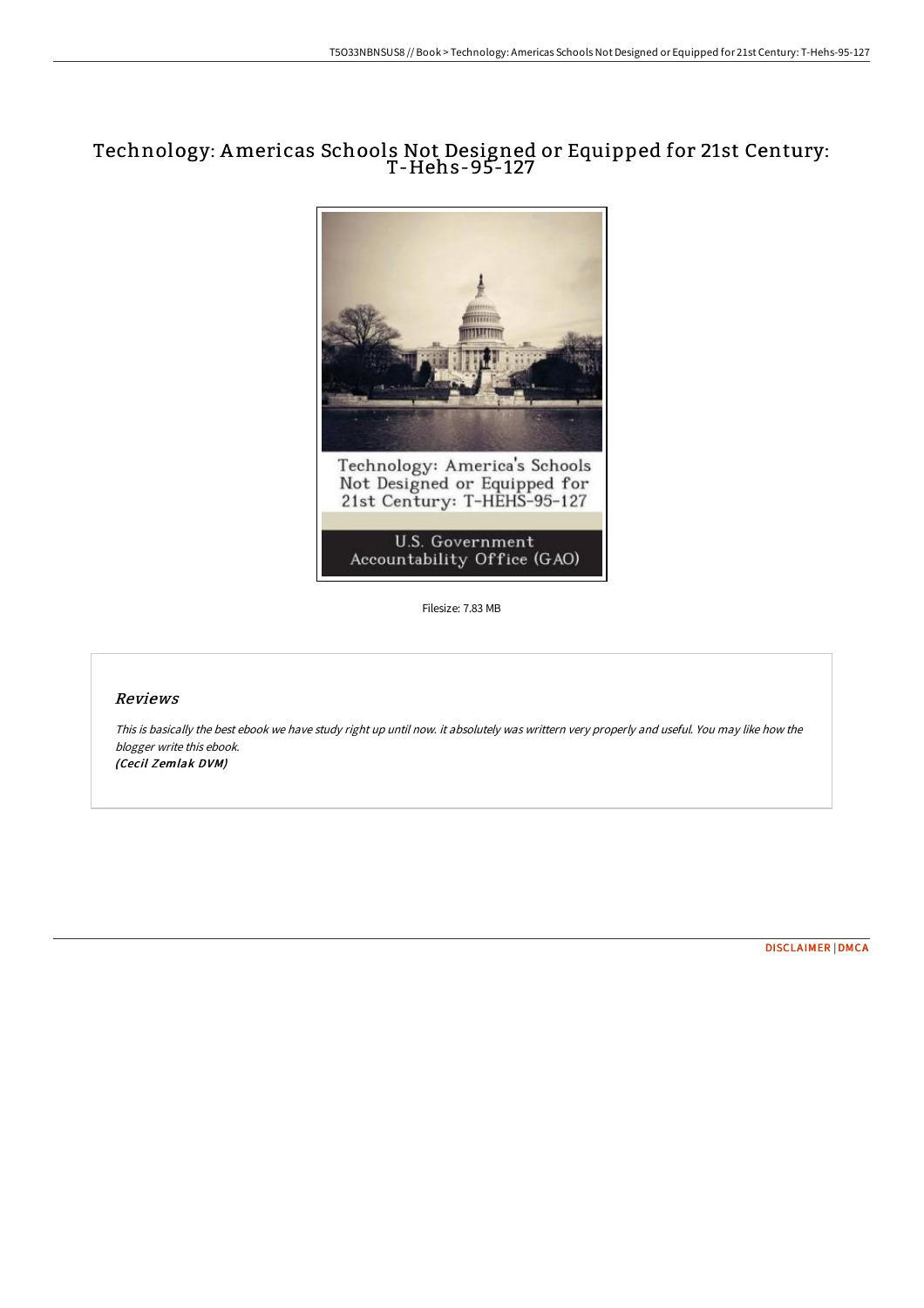## TECHNOLOGY: AMERICAS SCHOOLS NOT DESIGNED OR EQUIPPED FOR 21ST CENTURY: T-HEHS-95-127



To save Technology: Americas Schools Not Designed or Equipped for 21st Century: T-Hehs-95-127 PDF, please follow the hyperlink below and download the ebook or have accessibility to additional information that are in conjuction with TECHNOLOGY: AMERICAS SCHOOLS NOT DESIGNED OR EQUIPPED FOR 21ST CENTURY: T-HEHS-95-127 book.

Bibliogov. Paperback. Book Condition: New. This item is printed on demand. Paperback. 28 pages. Dimensions: 9.7in. x 7.4in. x 0.1in.GAO discussed the need for technology in public schools. GAO noted that: (1) schools prepared for 21st century education should have adequate space for instruction and storage, facilities for teaching laboratory science, and a library with multiple, networked computers for instructional use; (2) new schools are being built with these changes in mind, yet only a handful of such schools model state-of-the-art technology; (3) at least three quarters of the public schools surveyed reported having sufficient computers and televisions, although they do not have the building infrastructure to fully use them; and (4) not all students have equal access to facilities that support state-of-the-art technologies and many education reformers find it unfair to hold students to nationwide standards if they do not have an equal opportunity to learn. This item ships from La Vergne,TN. Paperback.

 $\mathbf{E}$ Read Technology: Americas Schools Not Designed or Equipped for 21st Century: [T-Hehs-95-127](http://albedo.media/technology-americas-schools-not-designed-or-equi.html) Online E Download PDF Technology: Americas Schools Not Designed or Equipped for 21st Century: [T-Hehs-95-127](http://albedo.media/technology-americas-schools-not-designed-or-equi.html)